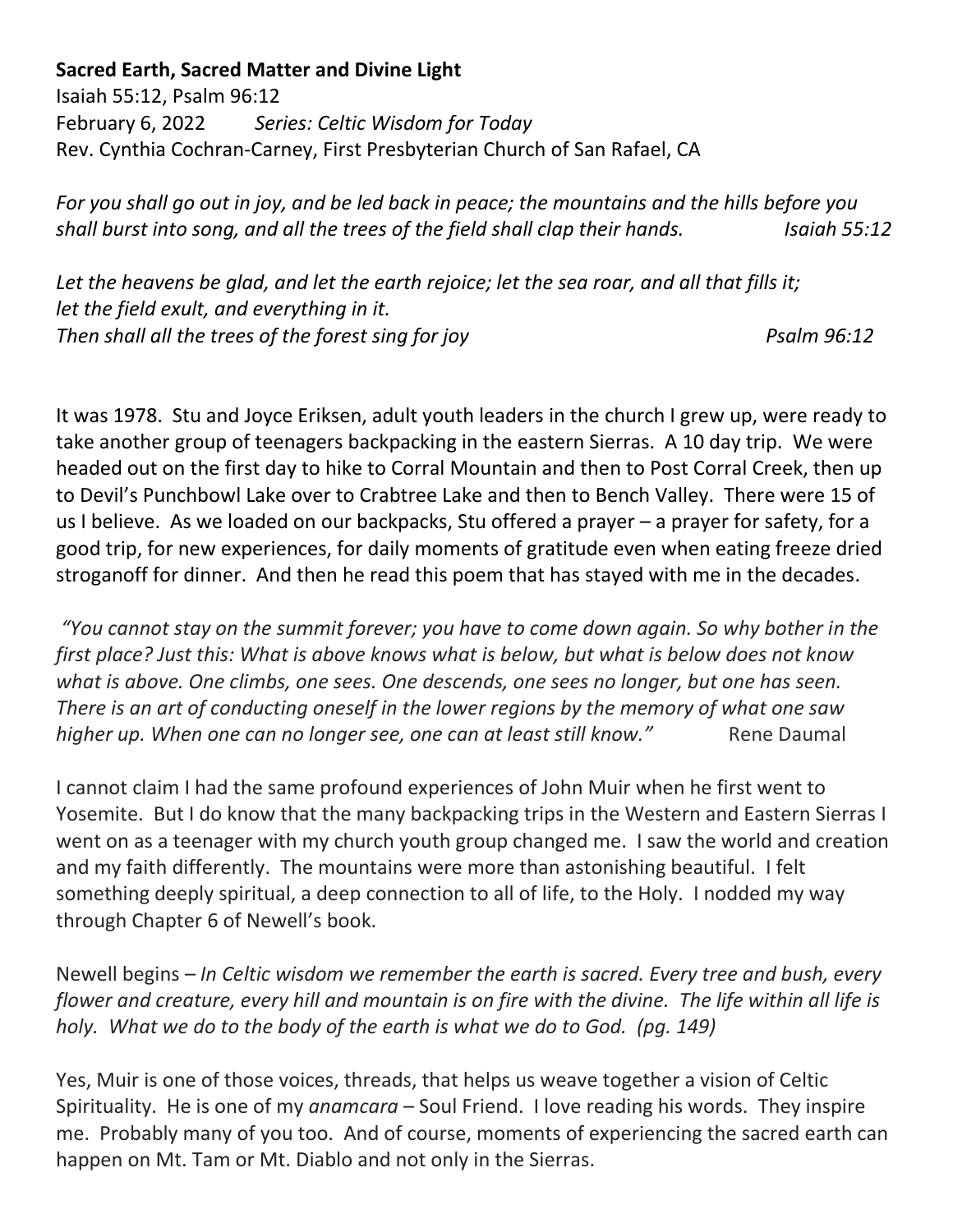As I was reading and reflecting on Newell's book this week, what I did not realize so deeply is how Muir's Christian faith helped shape is vision of preserving the wilderness and what parts of traditional Christianity he rejected. His journey is so interesting.

On December 5, 1871, readers of the New York Tribune, the leading newspaper of its day, saw to an article entitled "Yosemite Glaciers." His readers found themselves reading descriptions of nature like none they had seen before. It was the first attempt of the author, John Muir, to write for publication, and it was also the beginning of a long, affectionate relationship between Muir and his readers. (1)

Nothing could have given Muir more pleasure, for he lived to bring people back to the wilderness for the spiritual and physical healing it could give them. But even in the 1870s he realized that the pure wilderness areas of America were fast disappearing before the woodsman's axe, the shepherd's flock, and the miner's pick. Muir's prose served to awaken the public to the thoughtless waste and unrestrained exploitation that were destroying the natural beauty of the United States. As Newell reminds us, Muir was the pioneer in the US who swayed the public to commit to the preservation of America's forests and mountains.

What drove Muir to become a preservationist? And how did he depart from his strict Scottish evangelical background for a religious view of nature that was rooted in the experience that the earth, the mountains, the trees, are sacred?

His father, Daniel Muir, had a fiery religion and strict approach to life and disciplining his children. Muir's father had a literal interpretation of the Bible, an emphasis on sin and damnation, and expectation that his children would memorize Bible verses or get a whipping. The family moved from Scotland to Wisconsin where there were others from a similar religious affiliation – Campbellites.

Eventually, John Muir left his family home and is able to attend University of Wisconsin in Madison. His world opens up. He meets Dr. Ezra Slocum Carr, a science professor. Carr's wife, Jeanne, introduced him to the thought of William Ellery Channing, with his positive view of a loving God and indwelling divinity.

Take a moment and think about - Who were the people who introduced you to a new way of experiencing the Holy? The people who invited you to let go a previous beliefs and be open? Those moments in life are often exciting, challenging, thrilling, disorienting.

Muir has one of the most profound experiences of his life in 1866. He loved inventing things and working with machines. He was working in Indianapolis, when a file slipped and injured one eye. He lost a sight for a few months. Convalescing in bed with a brochure on Yosemite Valley in his lap, he mused about the industrial accident that nearly robbed him of the ability to investigate the glory of God's creation. But as he regained his sight, he felt he had a new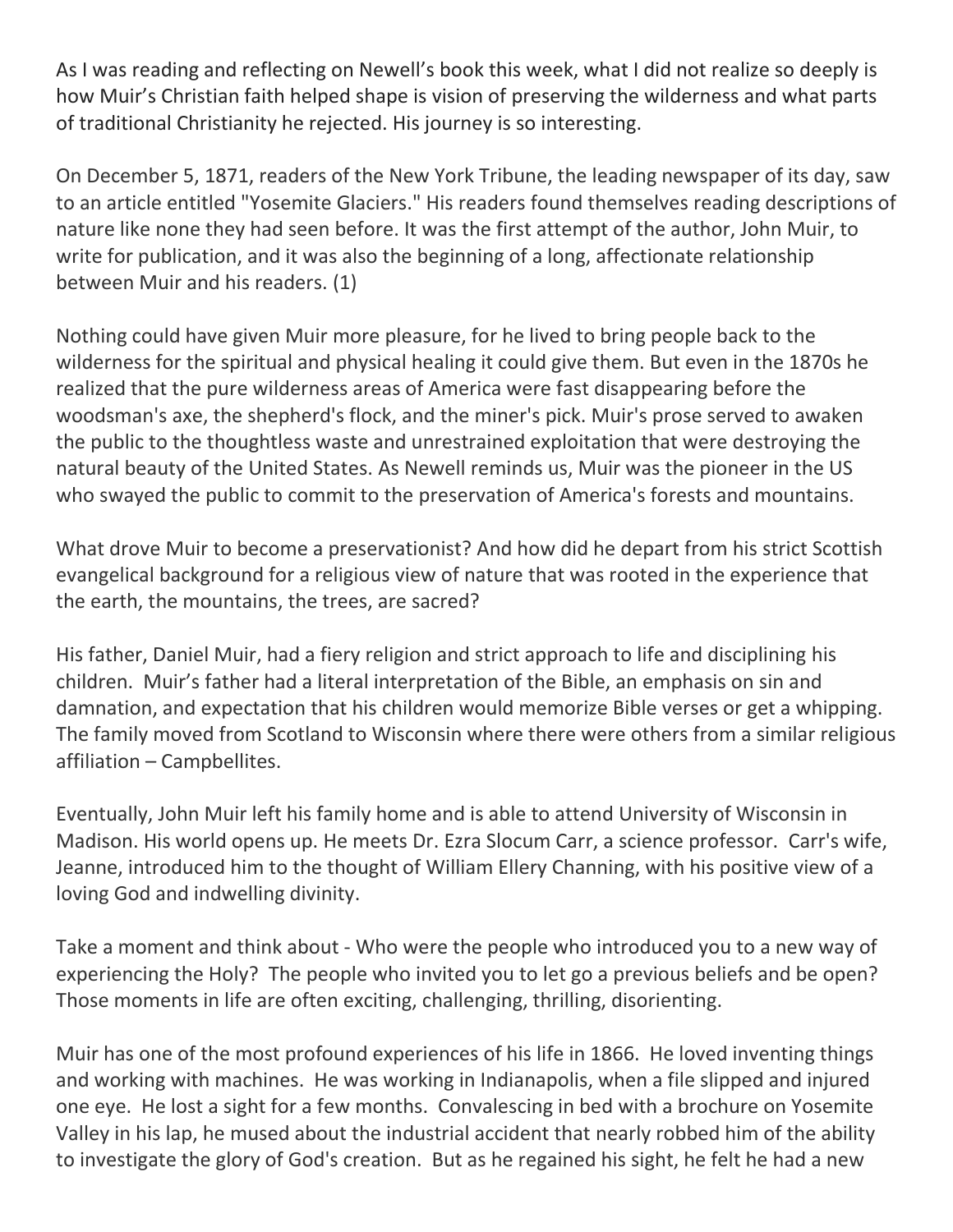way of seeing, with the eye of the heart. His brush with blindness called Muir to a higher purpose, beyond any purpose defined in terms of wealth or human utility. Ever afterwards aware of the preciousness of sight, Muir referred to God and nature in terms of light, and dubbed the Sierras the "Range of Light." In 1868 when Muir first entered the Sierras he wrote

*Now we are fairly in the mountains and they are into us. We are fairly living now. What bright seething white-fire enthusiasm is bred in us… We are part of nature which like a fluid seems to drench and steep us throughout, as the whole sky and the rocks and the flowers are drenched with God.*

He became an evangelist for the Sierras and other wilderness places. Muir liked to describe himself in biblical terms, a John the Baptist preaching the wilderness gospel. The sight of Muir, long beard flowing in the breeze, descending from the Sierras caused visitors to recall images of prophets returning from the wilderness. He wrote in one of his journals,

"Heaven knows that John the Baptist was not more eager to get all his fellow sinners into the Jordan than I to baptize all of mine in the beauty of God's mountains."

(*John of the Mountains* pg. 86)

I don't know if Muir ever read the quote from Daumal at the beginning of my sermon, but I think he would agree. Muir wanted people to go to the mountains and be in the presence of the Giant Sequoias in what would become Kings Canyon and Sequioa National Park. He knew that by going there people would be changed in those wild places of Divine Beauty. Muir said that people should return to the mountains but not stay there. Return to find inner strength and spiritual vision and commitment to protect that beauty. One of my favorite quotes - "I wish I were so Sequioacal that I could descend from the mountains like John the Baptist to preach the green brown woods to all the juiceless world crying… Repent for the Kingdom of Sequioa is at hand." (pg 164)

I know some of us cannot go to the mountains and backpack and hike. We can go outside. Maybe we can take time to remember times we were in the mountains or forests. Or we can r look at photos that capture the majesty of Divine beauty and light. This can be a reminder for our souls.

What is it like to see Divine Light within us and in the all creation? For Muir, Divine Light is what he called, "spiritual fire" in every tree, in every stone, Every bush is a burning bush" like Moses experienced. This is a similar experience of Teilhard de Chardin. He found himself adoring the Light that is in all things. Newell describes an experience Teilhard had when he was about 30 years old. Teilhard had an epiphany in which he experienced himself being addressed by the Light that shines in matter. What he heard were words from Matthew's gospel. "It is I; do not be afraid." (Matthew 14:27). He heard if from deep within the matter of the universe. He loved the world, this world, the matter.